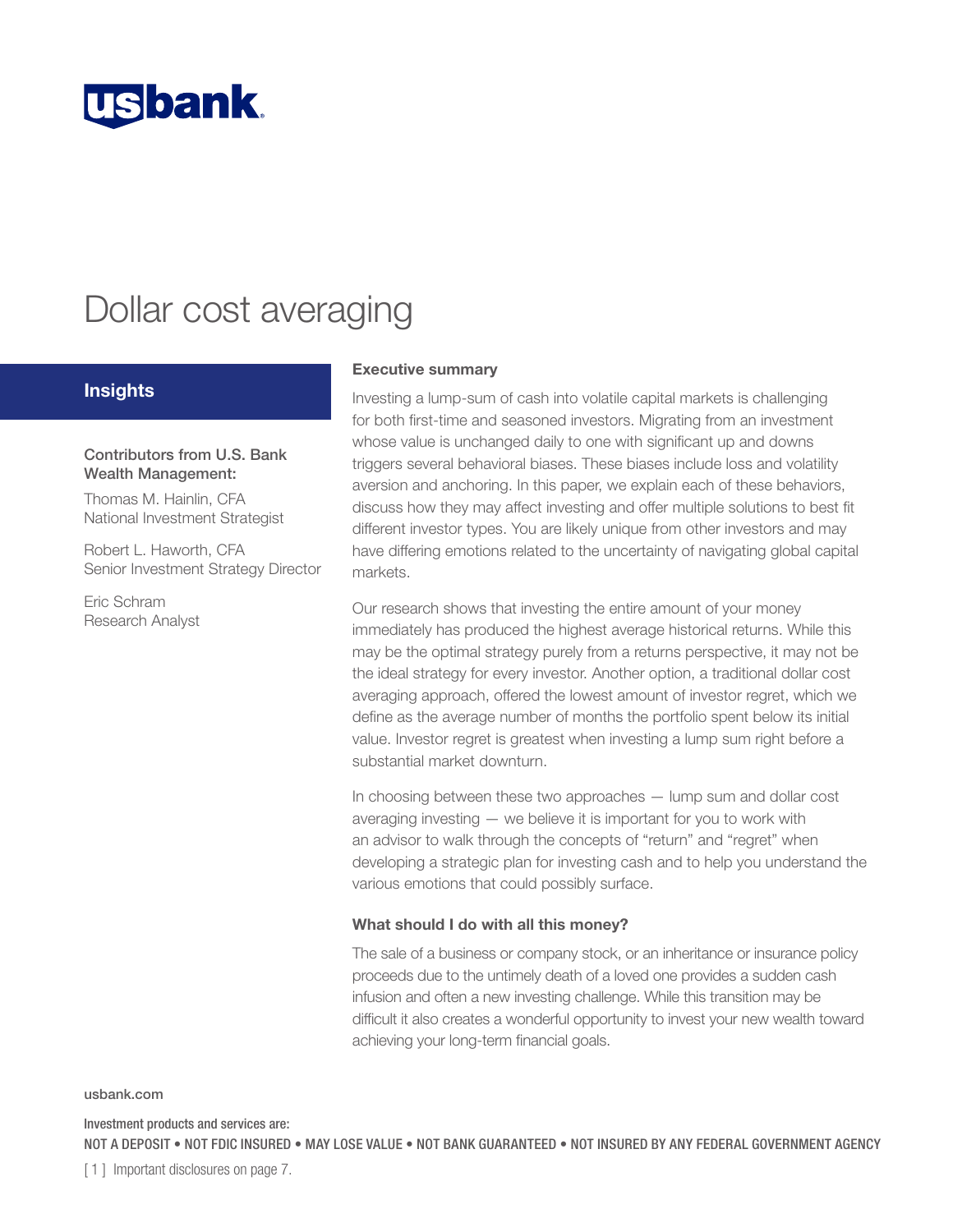Similar to other investors' experiences, you may find that navigating the myriad of available investment choices can be overwhelming. For this reason, it may be valuable to work with an advisor to develop a strategic plan tailored to your unique situation. Before investing, we recommend starting with a planning process:

- Identify a list of your values and short- and long-term financial goals
- Determine the optimal mix of investment types (such as how much to invest in bonds, stocks or other asset classes)
- Select appropriate investment strategies
- Build a portfolio aimed at meeting expected risk and return targets

The next step is the execution phase, developing a strategy to arrive at your target portfolio. It may seem simple, but executing an investment strategy has its own challenges, such as:

- What is the best way to invest?
- What are the behavioral aspects to consider?
- What new feelings could I have and how could they appear?

In this paper, we present a variety of potential emotional responses and offer strategies to help mitigate actions that may undermine your potential for long-term investment success.

## Behavioral finance and the emotional side of investing

We outline three important considerations for the emotional side of investing — loss aversion, volatility aversion and anchoring bias.

**• Loss aversion:** Amos Tversky and Daniel Kahneman introduced this concept in their "Prospects Theory" paper<sup>1</sup> that has been referred to as a "seminal paper in behavioral economics." Prospect theory analyzes

how people make decisions when faced with an uncertain outcome. People tend to make decisions based on the potential value of losses or gains rather than the final outcome and use internal judgment to assign likelihoods to these events. Loss aversion is a bias within the prospect theory framework. When making investment decisions, this cognitive perception causes investors to prefer avoiding potential losses over receiving an equivalent potential gain. This loss aversion bias can make it difficult when deciding to invest in risky assets, due to a continuing fear of an imminent market decline.

- Volatility aversion: Volatility aversion arises from a similar cognitive bias as loss aversion. The concept stems from the Ellsberg paradox $2 - a$  decision theory about people's preference to take on risk in situations where they know specific probabilities of the outcome over situations when they do not know the outcome. Uncertainty characterizes global capital markets and asset values fluctuate over time, sometimes significantly. Capital markets practitioners use volatility, a measure of price fluctuations, to quantify the current and historical risk in asset markets, with high volatility signifying historically high fluctuations. Calculated using historical data, this measure is backwardlooking and, thus, is an imprecise estimate of future market movements. When investing in risk assets, there is no way of knowing exactly how much price fluctuation will occur. Even after calculating a risky asset's past volatility, investing can be uncomfortable because both the future value of the asset, as well as the amount of volatility endured are uncertain outcomes, unlike holding cash, which has a known future value.
- Anchoring bias: Studied initially by Daniel Kahneman<sup>3</sup>, anchoring is attaching importance to an initial data point and basing subsequent decisions and emotions on this reference point. There has been some conjecture in academics to explain anchoring,

1 "Prospect Theory. An Analysis of Decision Making Under Risk." Kahneman, Daniel, and Amos Tversky. 1977.

2 Ellsberg, Daniel (1961). "Risk, Ambiguity, and the Savage Axioms" (PDF). Quarterly Journal of Economics. 75 (4): 643–669. doi:10.2307/1884324. JSTOR 1884324. http://links.jstor.org/sici?sici=0033- 5533%28196111%2975%3A4%3C643%3ARAATSA%3E2.0.CO%3B2-E

3 Tversky, A.; Kahneman, D. (1974). "Judgment under Uncertainty: Heuristics and Biases" (PDF). Science. 185 (4157): 1124–1131. Bibcode:1974Sci...185.1124T. doi:10.1126/science.185.4157.1124. PMID 17835457. S2CID 143452957.

[ 2 ] Important disclosures on page 7.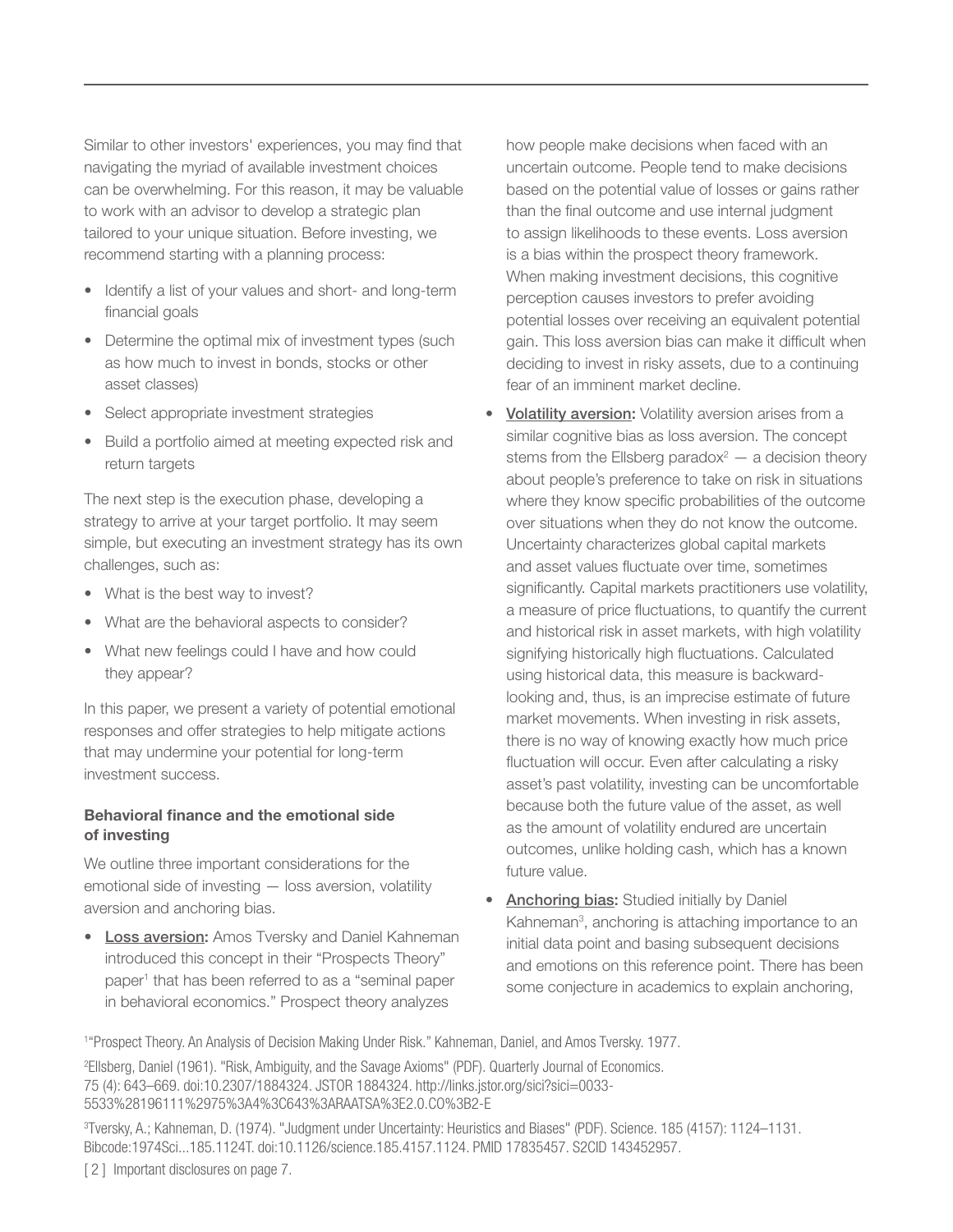with no consensus explanation. For the context of this paper, we define an anchoring point as the initial amount of capital invested. When combined with loss aversion, these biases cause investors to experience escalating distress as portfolio values drop below their initial value. Their distress typically outweighs the pleasure they feel when the portfolio increases above the initial value.

Each of these behavioral characteristics can present emotional challenges related to capital market investing, with the central theme being uncertainty. It is important to acknowledge this challenge while taking a longerterm mindset and looking at investing in the context of the total portfolio, which may include a combination of equities (with uncertain returns and high price fluctuations), fixed income (with less uncertainty and regular receipt of cash flows) and other investments, including real estate, commodities, alternative investments and cash.

Our expertise can help you:

- Develop an appropriate asset allocation strategy and enter the global capital markets
- Navigate the challenges investing brings
- Work toward your long-term financial goals

# Three methods for investing cash

In migrating from a lump sum of cash into a fullydiversified investment portfolio, we contemplated both the data on investment performance, as well as potential behavioral characteristics or issues. The three processes for investment we considered were lump sum (or immediate investment), traditional time-based dollar cost averaging and a volatility-based alternative for dollar cost averaging. Following are descriptions of each strategy.

- Lump sum investing: Full investment of cash at one time into a pre-determined target portfolio.
- Traditional dollar cost averaging: A systematic approach of investing the same dollar amount each period until one achieves full investment in the target portfolio. We break the initial total value into equal proportions and invest in intervals over a predetermined period.

• Volatility-based dollar cost averaging: A systematic approach varying the regular investment amount depending on changes in portfolio value. We tested two strategies based on volatility, one with a value factor and one with a momentum factor. For value based, we increase investment amounts following periods of declining portfolio values and reduce them following periods of rising portfolio values. Momentum based is the opposite — increasing investment after a rising month for the target portfolio and decreasing investment after a declining month for the target portfolio.

Academia has published research on these strategies and they can be straightforward to develop, implement and track. If you are interested in this information, we provide a list of the research sources we studied at the end of this document.

We tested these three strategies over the period from January 1990 to January 2019 using a five-year investment horizon and three different portfolio styles. First, we looked at a simple 100 percent U.S. equity portfolio (represented by the S&P 500 Index). Next, we incorporated a traditional balanced portfolio allocated 70 percent to equities (via the S&P 500 Index) and 30 percent to bonds (via 10-year U.S. Treasury bond index). Lastly, we utilized a more contemporary globally diversified portfolio containing 49 percent domestic stocks (via the S&P 500 Index), 21 percent foreign equities (via the MSCI All-Country World ex-U.S. Index), 25 percent bonds (via the Bloomberg Barclays Global Aggregate Bond Index), and 5 percent real estate (via the Wilshire U.S. REIT Index).

Outlined below are our assumptions for each of the strategies:

- Lump sum investing: We assumed full investment at the first month.
- Traditional dollar cost averaging: We assumed regular and equal monthly investments over a twoyear period, meaning we reached full investment in the target portfolio two years after starting. We assumed the money to invest was held in a very low risk (but also low return) asset, such as cash, while awaiting investment.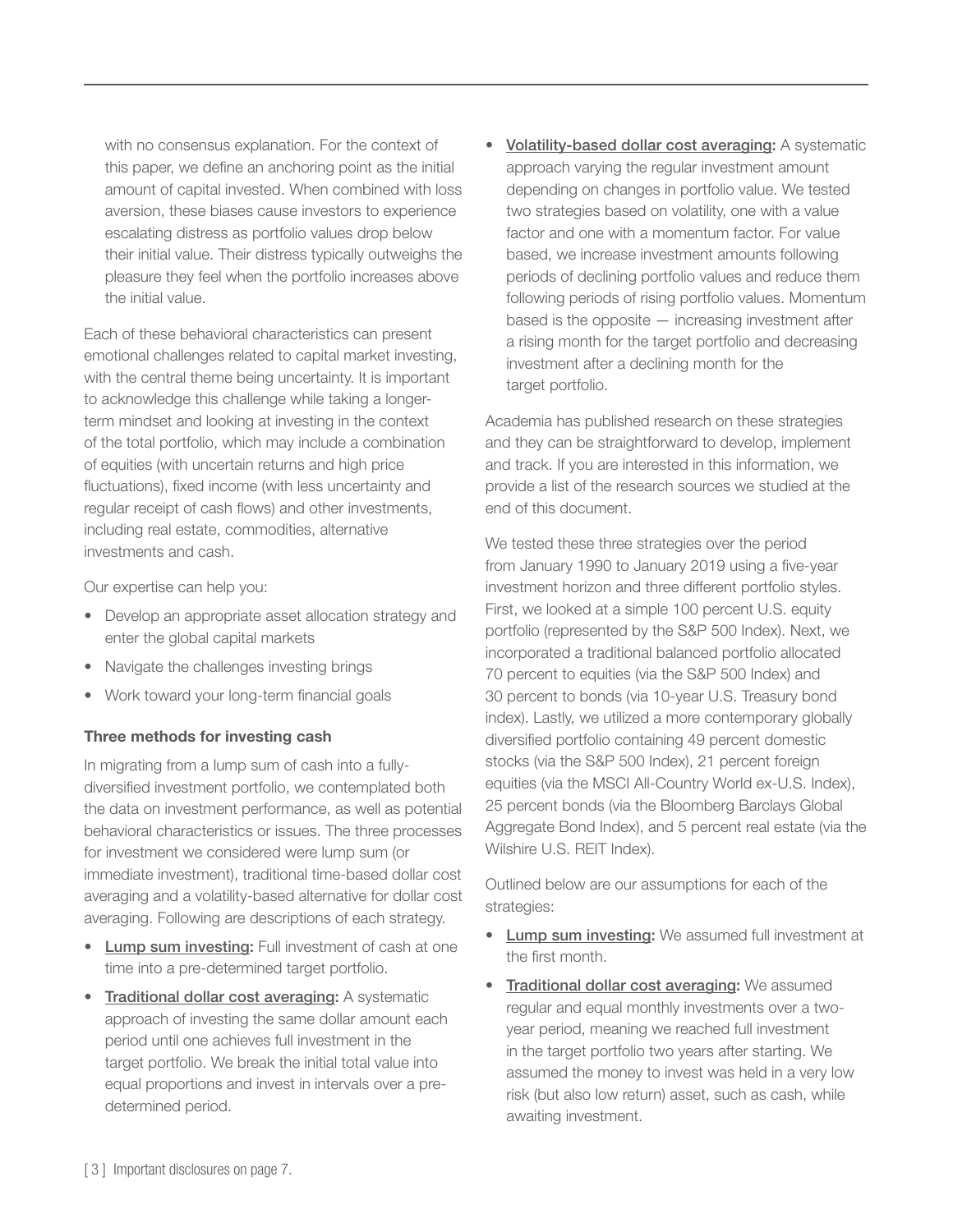- Volatility-based dollar cost averaging strategies: We based the initial investment amount on the same monthly investment over two years, but varied the amount each month.
	- − Value-based strategy: After a declining month for the target portfolio, we increased the target investment amount by 50 percent. After a rising month for the target portfolio, we decreased the target investment amount by 50 percent. In a portfolio with no price changes, we reached full investment in two years, sooner if we saw declines (just 16 months to full investment), and longer in steadily rising markets (four years to full investment). Again, we assumed the cash awaiting investment in the target portfolio is held in a very low risk and low or zero return asset, such as cash, while awaiting investment.
	- − Momentum-based strategy: We followed a similar methodology to the value strategy, but increased investment after a rising month for the target portfolio and decreased investment after a declining month for the target portfolio. The opposite is true for the time frame to be fully invested. In a portfolio with no price changes, we reached full investment in two years, sooner if we only saw increases and longer in steadily declining markets.
- We hold cash awaiting investment in the target portfolio in very low risk and low or zero return asset, such as a money market fund, while awaiting investment.
- We measured results over a five-year period, starting from initial investment.

In summary, we found that lump sum investing provided the highest average five-year investment performance for all portfolios: the all-equity portfolio, the 70 percent equity/30 percent fixed income balanced portfolio, and the globally diversified portfolio. Meanwhile, there was no clear difference in the amount of time each method spent below the initial investment value. Over five year periods the portfolios averaged six to eleven months below their initial value.

Lump sum investment, on average, generated annualized returns 2 percent to 3 percent greater than strategies invested over time. Opportunity for investor

regret was consistent on average portfolios spend six to nine months below the portfolios initial value.

## Performance comparison

Results for all three portfolios tended to be consistent looking at rolling five-year averages. Lump sum investing, on average, delivered 9 percent to 11 percent annual returns, with returns falling between 6 percent to 8 percent, on average, for traditional dollar cost averaging, and for the two volatility-based strategies. In summary, our performance analysis favored lump sum investing.

#### Consistent performance seen across portfolios

|                                       | Average 5-year<br>forward return* | % of time below<br>beginning value |  |  |  |  |
|---------------------------------------|-----------------------------------|------------------------------------|--|--|--|--|
| All equity portfolio                  |                                   |                                    |  |  |  |  |
| Traditional DCA                       | 7.5%                              | 16.6%                              |  |  |  |  |
| Value-based DCA                       | 7.7%                              | 14.1%                              |  |  |  |  |
| Momentum-based DCA                    | 8.1%                              | 18.1%                              |  |  |  |  |
| Lump sum                              | 11.0%                             | 14.4%                              |  |  |  |  |
| 70/30 U.S. portfolio                  |                                   |                                    |  |  |  |  |
| Traditional DCA                       | 6.5%                              | 15.6%                              |  |  |  |  |
| Value-based DCA                       | 6.7%                              | 10.2%                              |  |  |  |  |
| Momentum-based DCA                    | 7.4%                              | 13.7%                              |  |  |  |  |
| Lump sum                              | 10.1%                             | 10.2%                              |  |  |  |  |
| <b>Globally diversified portfolio</b> |                                   |                                    |  |  |  |  |
| <b>Traditional DCA</b>                | 6.4%                              | 18.4%                              |  |  |  |  |
| Value-based DCA                       | 6.3%                              | 19.2%                              |  |  |  |  |
| Momentum-based DCA                    | 7.0%                              | 18.6%                              |  |  |  |  |
| Lump sum                              | 8.9%                              | 21.2%                              |  |  |  |  |

Source: U.S. Bank Asset Management Group analysis. Data period: January 1990 to January 2019.

\*The average annual return for a five-year period.

Index benchmarks were used to represent different portfolio strategies. All equity portfolio: represented by S&P 500 Index. Traditional balanced portfolio: 70 percent S&P 500 Index and 30 percent 10-year U.S. Treasury bond index. Globally diversified portfolio: 49 percent S&P 500 Index, 21 percent MSCI All-Country World ex-U.S. Index, 25 percent Bloomberg Barclays Global Aggregate Bond Index, and 5 percent MSCI U.S. REIT Index.

Past performance is not a guarantee of future returns. Returns shown represent results of market indexes and are not from actual investments and are shown for ILLUSTRATIVE PURPOSES ONLY. Please see important information regarding this performance in the disclosure section.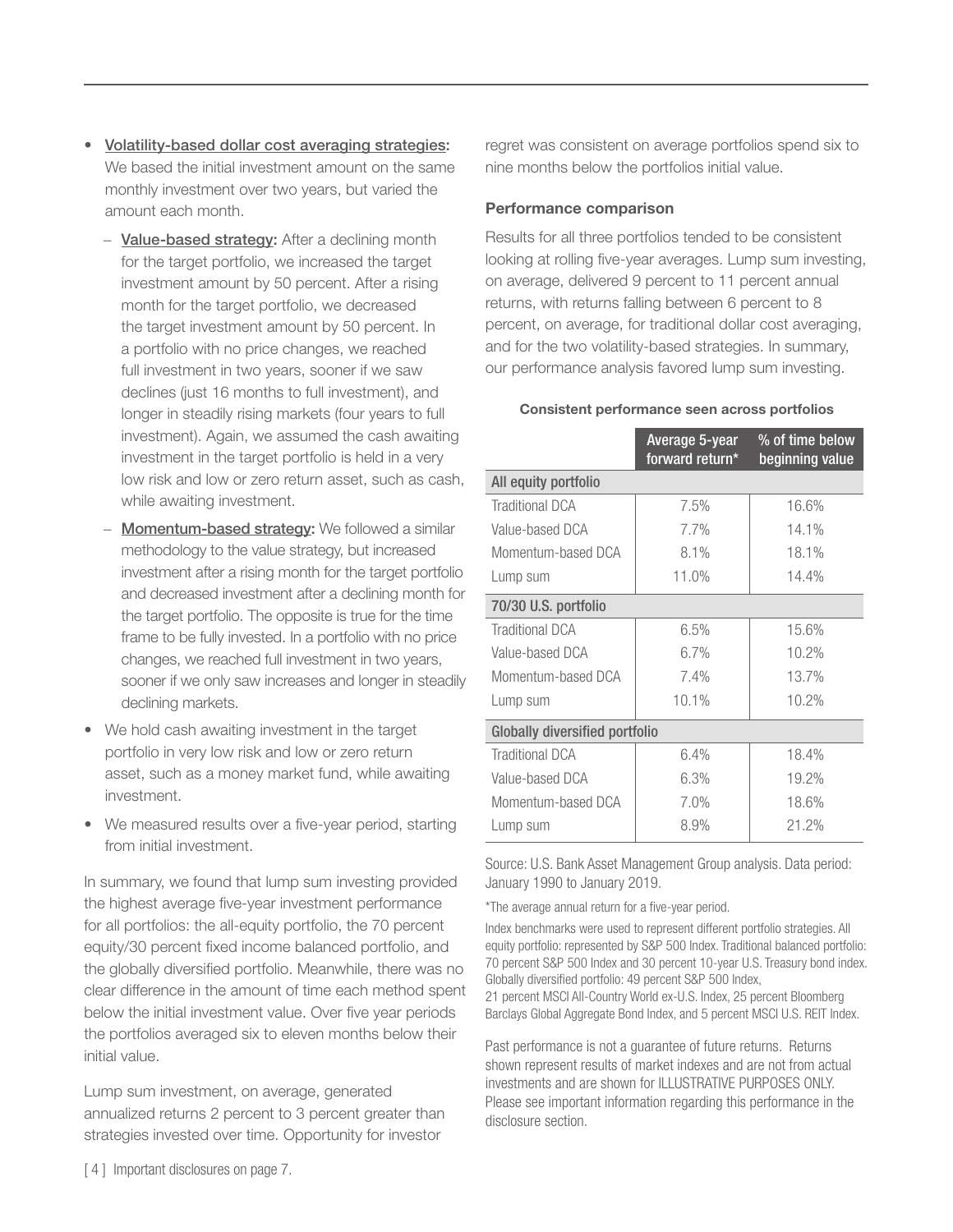## Loss aversion

On average, the all equity portfolio spent the most time below the initial investment value, from nine months to 11 months across all investing approaches. The 70/30 U.S. portfolio generated the widest diverging outcomes, ranging from six months for the lump sum strategy to almost 11 months for the traditional dollar cost averaging strategy.

# Risks of regret

One concern if you happen to be a performanceoriented lump sum investor might be investing at or near a market peak. In reviewing four recent stock market peaks, we see investors can take quite some time to recover their initial investment value in these simple portfolios. Investing at the August 1987 market peak meant investors had to wait almost two years to see full recovery. Investing just before the 2007 financial crisis took from at least three years to nearly five years to recover the initial portfolio value. Finally, from the height of the dot com bubble in 2000, the lump sum investor would have waited until 2004 or 2006 to recover to the initial investment value. On average, time rewarded the patient investor.

### Recovery time (# of months) for substantial U.S. market corrections

| <b>Market top:</b>                       | 1987 | 2000 | 2007 | 2020 |
|------------------------------------------|------|------|------|------|
| All equity portfolio                     | 21   | 74   | 53   |      |
| 70/30 U.S. portfolio                     | 17   | 52   | 38   |      |
| <b>Globally diversified</b><br>portfolio | 21   | 55   | 41   |      |

Source: U.S. Bank Asset Management analysis.

Index benchmarks were used to represent different portfolio strategies. All equity portfolio: represented by S&P 500 Index. Traditional balanced portfolio: 70 percent S&P 500 Index and 30 percent 10-year U.S. Treasury bond index. Globally diversified portfolio: 49 percent S&P 500 Index,

21 percent MSCI All-Country World ex-U.S. Index, 25 percent Bloomberg Barclays Global Aggregate Bond Index, and 5 percent MSCI U.S. REIT Index.

Past performance is not a guarantee of future returns. Returns shown represent results of market indexes and are not from actual investments and are shown for ILLUSTRATIVE PURPOSES ONLY. Please see important information regarding this performance in the disclosure section.

## **Conclusions**

We studied a variety of investment strategies to begin an investment plan. This included analyzing lump sum investing, traditional dollar cost averaging and volatilitybased dollar cost averaging. On average, the lump sum investment strategy, meaning immediate full investment, delivered the best investment performance. This reflects the general trend of stock markets (and economies) to grow over time. In addressing common investor concerns, a traditional dollar cost averaging approach resulted in the lowest instances of investor regret. This strategy gives up some performance relative to the lump sum strategy, but tends to spend less time below the initial investment balance. More complex strategies, such as volatility-based, appear to offer little extra benefit to investors.

The beginning of an investment plan can be a tumultuous period. As an investor, you may be in transition into the investment business from another form of income, or perhaps you've seen a significant change in your accumulated wealth status. This can bring new emotions, along with a likely change in lifestyle. Just starting a new investment plan can require a difficult leap of faith.

The choice then between lump sum investment versus dollar cost averaging comes down to a choice between maximizing investment returns and minimizing investor regret. Because your investment circumstances are unique, we believe it is important to work with an advisor to walk through these concepts and then develop a strategic plan for implementing an appropriate investment strategy to help work toward your objectives.

# Research works analyzed:

- Dunham, Lee M., and Geoffrey C. Friesen. 2011. "Building a Better Mousetrap: Enhanced Dollar Cost Averaging." SSRN Electronic Journal, December. doi:10.2139/ssrn.2008465.
- Fruhwirth, Manfred, and Georg Mikula. 2008. "Can Prospect Theory Explain the Popularity of Savings Plans?" SSRN Electronic Journal. doi:10.2139/ ssrn.1681343.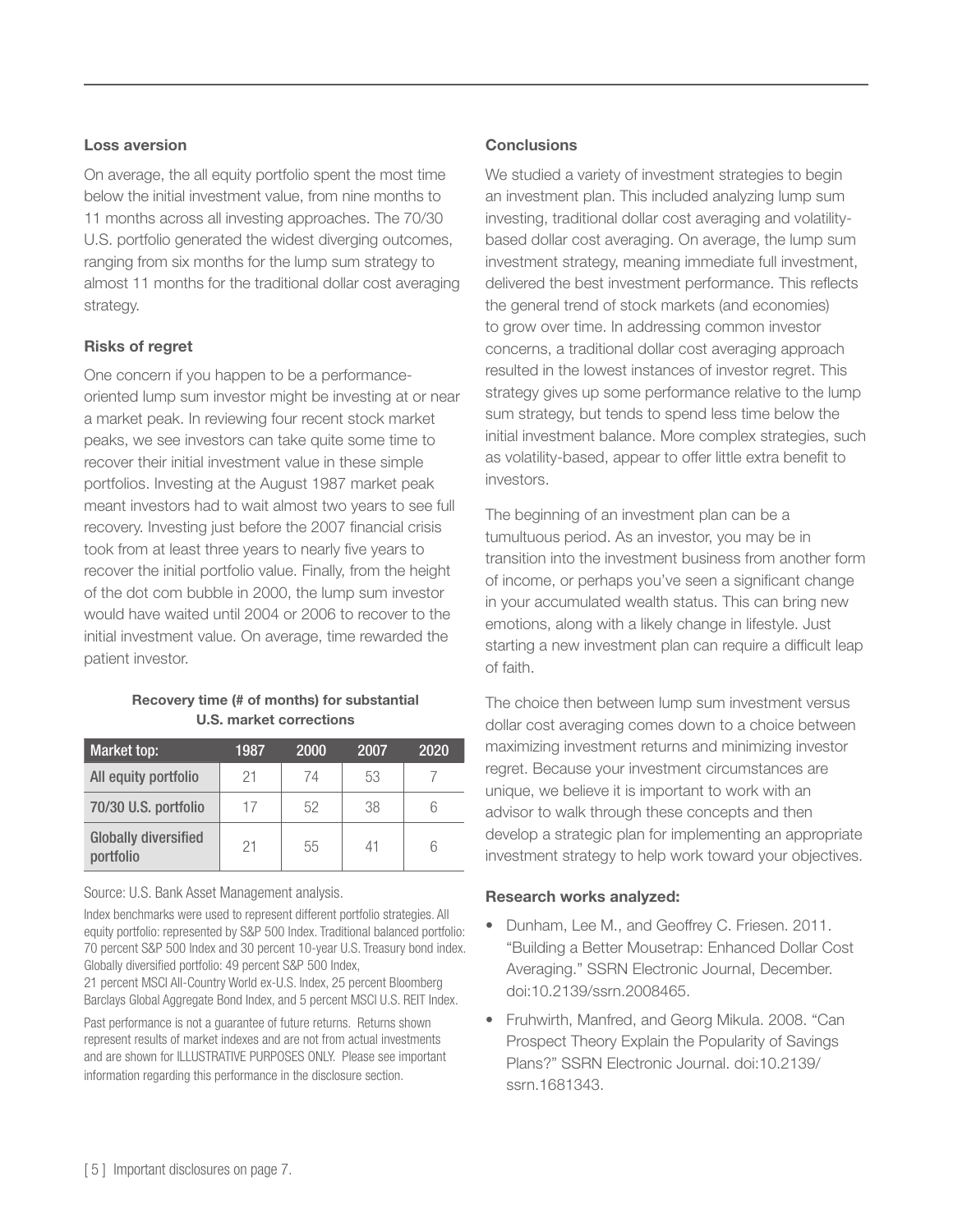- Hayley, Simon. 2012. "Dollar Cost Averaging The Role of Cognitive Error." Cass Business School.
- Kahneman, Daniel, and Amos Tversky. 1977. "Prospect Theory. An Analysis of Decision Making Under Risk." Econometrica 47 (2): 263–92. doi:10.21236/ada045771.
- Leggio, K. 2001. "Does Loss Aversion Explain Dollar-Cost Averaging?" Financial Services Review 10 (1-4): 117– 27. doi:10.1016/s1057-0810(02)00090-2.
- Milevsky, Moshe Arye, and Steven E. Posner. 1999. "A Continuous-Time Re-Examination of the Inefficiency of Dollar-Cost Averaging." SSRN Electronic Journal, January. doi:10.2139/ssrn.148754.